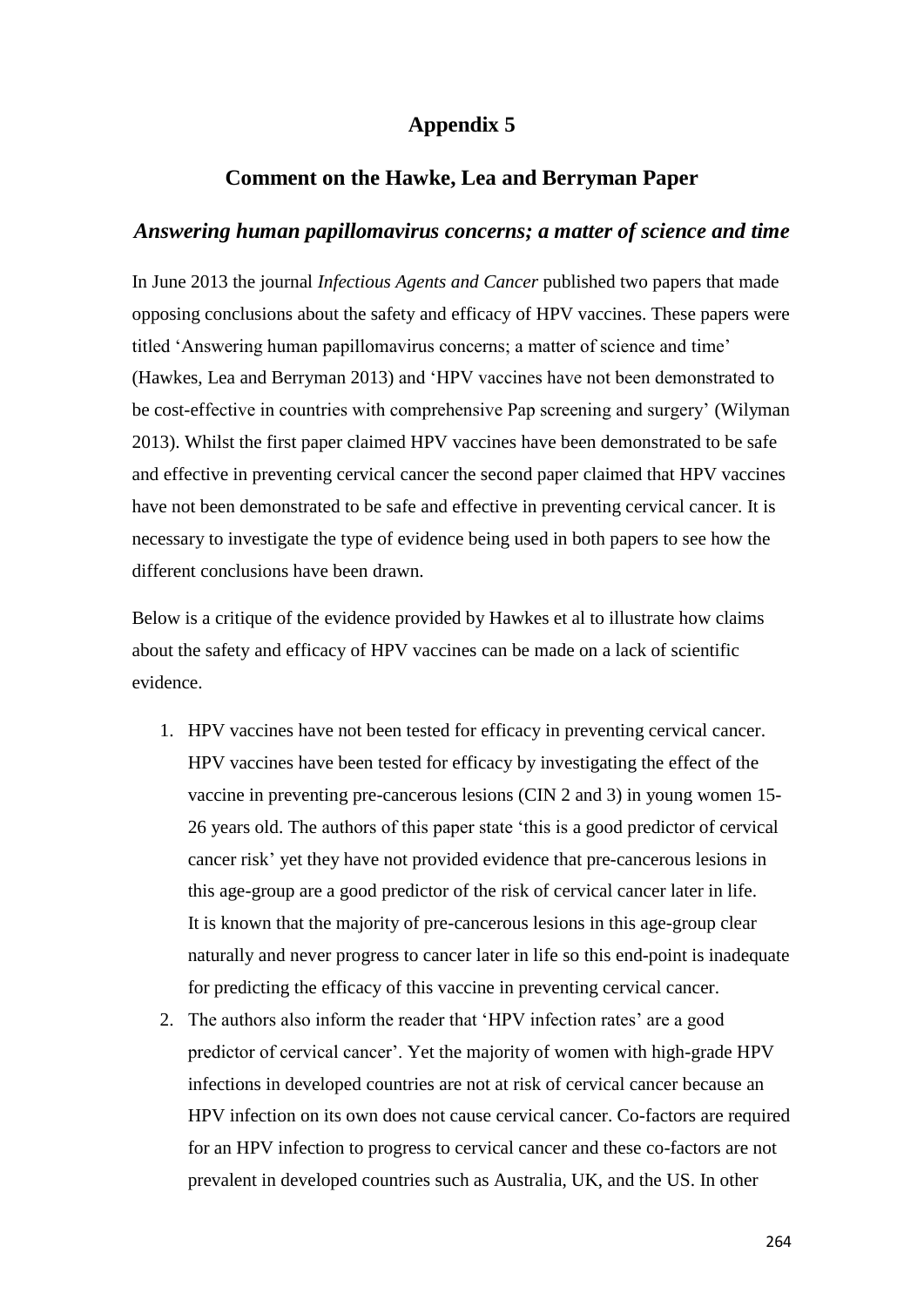words, an HPV infection on its own is not the only factor needed for the development of cervical cancer.

3. The data in Table 1 of the Hawkes et al paper is incorrectly labelled as data from 'Phase III Trials'. This table contains data from phase 1, 2 and 3 trials. The only data collected from phase III trials for Gardasil (quadrivalent) vaccine was the Future II study conducted from 2003-2007. This study was the first trial of the efficacy of Gardasil vaccine in preventing pre-cancerous lesions in 15-26 year old women.

This fact needs to be clarified by the authors because this 4 year study was the only trial for the efficacy of this vaccine in the prevention of cervical cancer. As it is known that the majority of pre-cancerous lesions in this age-group (15-26 years) will never lead to cervical cancer then this end-point cannot be considered a good predictor of the efficacy of the vaccine in preventing cervical cancer.

- 4. The authors incorrectly suggest that there is conclusive evidence of crossprotection against the other 13+ HPV types that are not covered in the vaccine but are associated with cancer development. Scientists do not agree that HPV vaccines will protect against other high-grade HPV strains that are not included in the vaccine.
- 5. The authors claim 'CIN 2/3 are pathological signs of an HPV infection'. This is misleading because these lesions (CIN 2/3) associated with an HPV infection do not produce disease symptoms and may never progress to disease. An HPV infection does not produce disease on its own – co-factors are required. This point is not clarified in the paper.
- 6. Hawkes et al state "HPV vaccination reduces CIN lesion incidence" (p.7). This needs to be qualified because the ability of the vaccine to reduce lesions depends upon an individual receiving all 3 doses of the vaccine and being naive for HPV 16/18. The correct statement is "HPV vaccine may reduce CIN lesions if specific criteria are met". If these criteria are not met then efficacy is variable and unknown in different populations.

In addition, reducing CIN in the majority of women in developed countries where the risk factors for pathogenesis are not common is not reducing the burden of disease (either warts or cancer) because HPV infection (and CIN 2/3) in most women does not progress to disease. This needs to be clarified by Hawkes et al.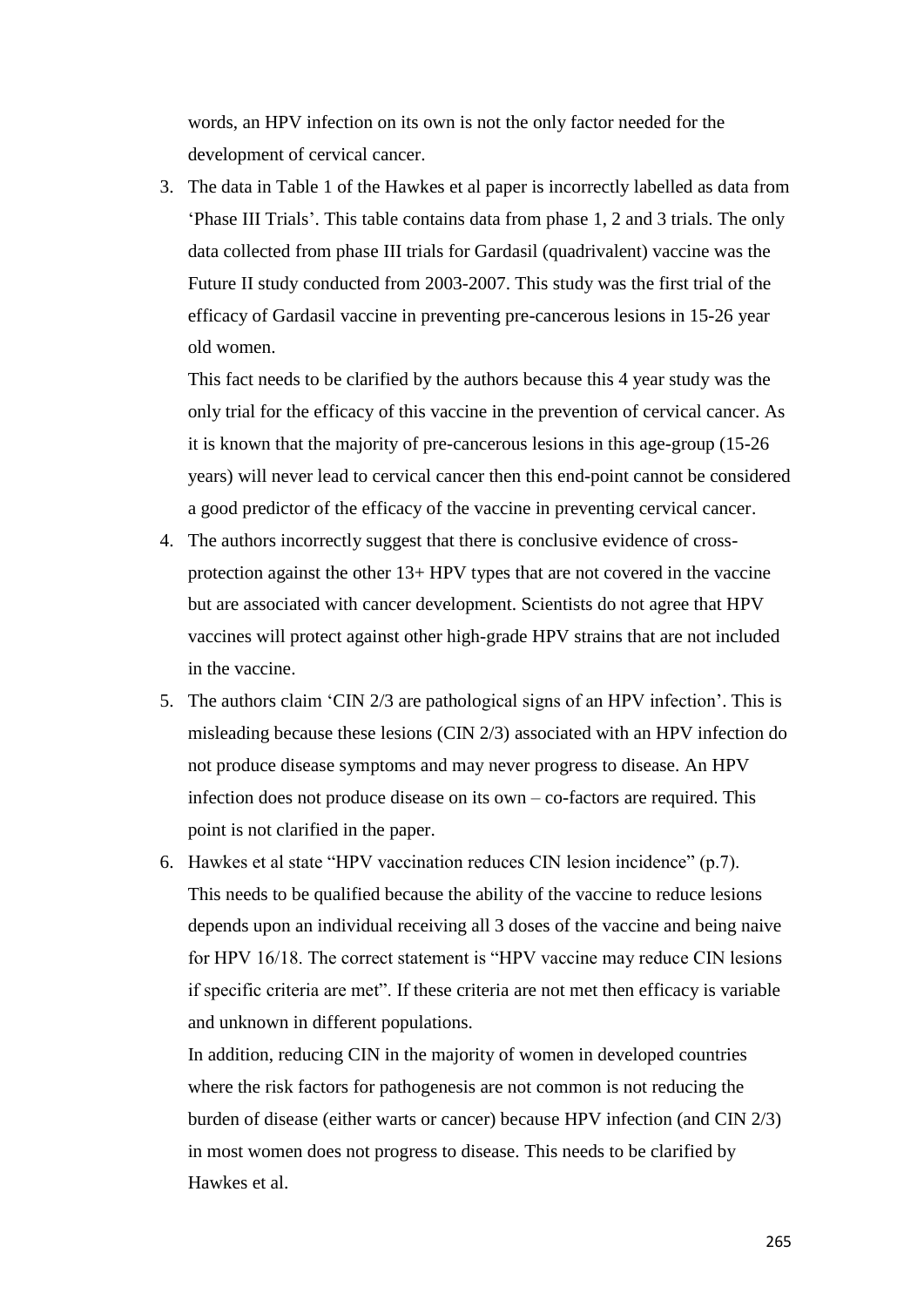- 7. Hawkes et al incorrectly stated that "Overall HPV can be associated with 99.7% of cervical cancers and can be considered as a necessary cause of cancer". This figure comes from a small study of 1,000 tumours (Bosch et al 1995) which were re-analysed using different assay techniques by Walboomers et al in 1999. The figure cannot be extrapolated to 'all cancers worldwide'. In addition, HPV infection is considered a necessary cause of 'most' cervical cancer but not all cervical cancer. Some scientists claim 5-10% of cervical cancer does not contain HPV infection (Haverkos 2005; Schiffman 2002).
- 8. Hawkes et al state that 'the safety of the ingredients has been well established' yet they have not provided definitive evidence to support this claim*.* The authors have provided only a single reference for this claim and they have ignored all the adverse events and deaths that have been documented as linked to this vaccine by VAERS. Slade et al (2009) indicate that these cases cannot be properly reviewed because the vaccine manufacturers did not collect enough medical information to allow a review of the reported cases and therefore the VAERS database cannot establish causal links with the vaccine.

In addition, Slade et al agree that a passive post-vaccination surveillance system is inadequate for determining causal events and their frequency in the population. Hawkes et al have also not discussed the evidence produced by Tomljenovic et al, Harper, Haug, Slade et al and others that questions the safety of this vaccine.

9. Hawkes et al have made the following claim 'there was no increase in relative risk (RR) of experiencing an autoimmune event compared with a control group that containing nonadjuvanted, or aluminium-/aluminium hydroxide-adjuvanted vaccines (RR 0.98, confidence intervals 0.8, 1.21).' [sic] (p.7) The authors do not clearly state whether the vaccinated group was compared to a 'non-adjuvanated' group or an 'adjuvanated' group – it refers to both and gives no clear discussion or evidence. Table 2 indicates that Cervarix was compared to the Hepatitis A vaccine and the AS04 adjuvant and not an inactive placebo. There is no evidence provided that systemic adverse events were compared to an unvaccinated group with a true inert placebo. The discussion is not clear and it mixes data for Gardasil with data for Cervarix.